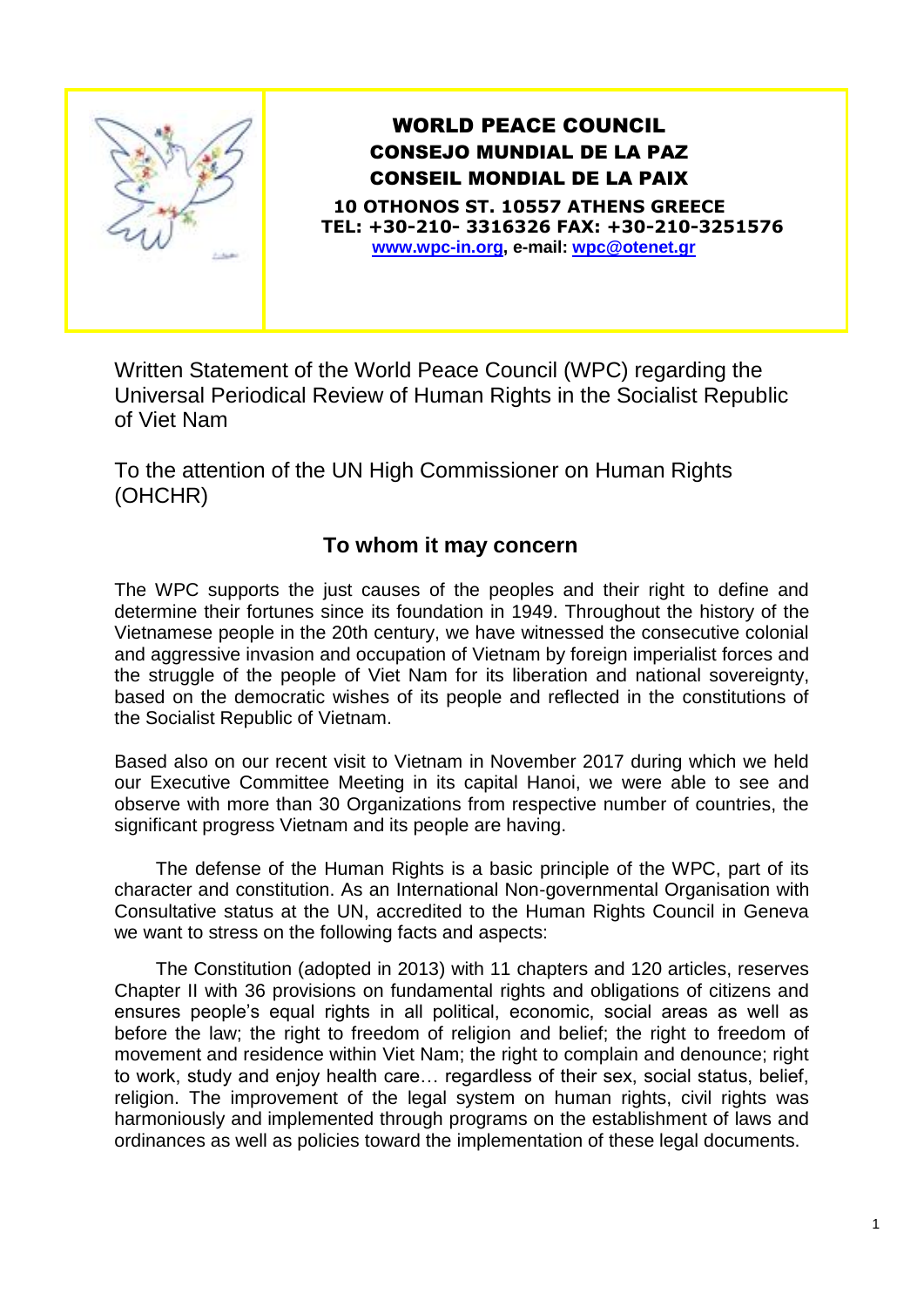The State of Viet Nam attaches importance to the guarantee of the right to State and society management directly and indirectly through the selection of their representatives. Viet Nam's very high election turnout at the elections for the XIV National Assembly shows that the people are very well aware of their right and are exercising massively their rights and their role in selecting their representatives of the National Assembly.

The right to petition and complain of the people is respected and protected. The handling of people's petitions and complaints has improved a great deal. The law also provides for the compensation of material and mental losses of petitioners.

The right to form associations/ organisations was defined in the 2013 Constitution. By December 2016, there are more than 52.500 associations/ organisations representing people from all walks of life including youth, women, workers, farmers, people with disabilities, scientists, professors, workers, including the Vietnam Peace Committee.

Vietnam has improved and broadened educational and training programs in human rights for employees working at government agencies. Many seminars and workshops have been organized with the participation of representatives from a wide range of ministries, research and training centres, such as Human rights research institute (at the Ho Chi Minh academy for politics and public administration), Legal Department of the Hanoi National University, etc. Classes on human rights issues are also conducted on a frequent basis. These efforts have provided the employees working at government agencies with basic knowledge on human rights. Vietnam has also enhanced education on human rights for local officials to improve awareness, capability and efficiency in handling human rights issues at local level.

Vietnam is a multi-religion country with all the major religions in the world (Buddhism, Catholic, Protestant, Muslim). The consistent policy of Vietnam is to respect and facilitate the exercise of the right to freedom of religion and belief by all the people, uphold the solidarity and harmony among religions, guarantee the equality and non-discrimination as well as protect activities of religious groups by law. The country has the second biggest Catholic community in Southeast-Asia. 95% of all the people have belief (including 22.3 million being followers of religions, accounting for 1/5 of the population); there are 25 thousand of worshipping places.

The Vietnamese people have access to 75 international television channels, including CNN, BBC, Bloomberg, Australia Network, and those from France, Germany, Italia, Korea and China… All the big news organs are accessible to Vietnamese, including Reuters, BBC, AP, AFP, CNN, Kyodo, The Economist and Financial Times. The Voice of Viet Nam (VOV) Radio Station broadcasts throughout 99.5% of Viet Nam's territory and many other countries via satellite. Today, the VOV reaches more than 90% of all households in Viet Nam.

By December 2017, there are 849 news organs with 1,111 printed newspapers (compared to 1,084 in 2013); 196 press offices and e-magazines; 67 radio and television stations with 182 channels; 01 national news agency, 196 e-newspapers and thousands of e-portals on the Internet. Vietnam has 18,000 registered journalists Facebook, Twitter and other networks have become very popular among Vietnamese, especially the younger generation. Currently, there are 58 million